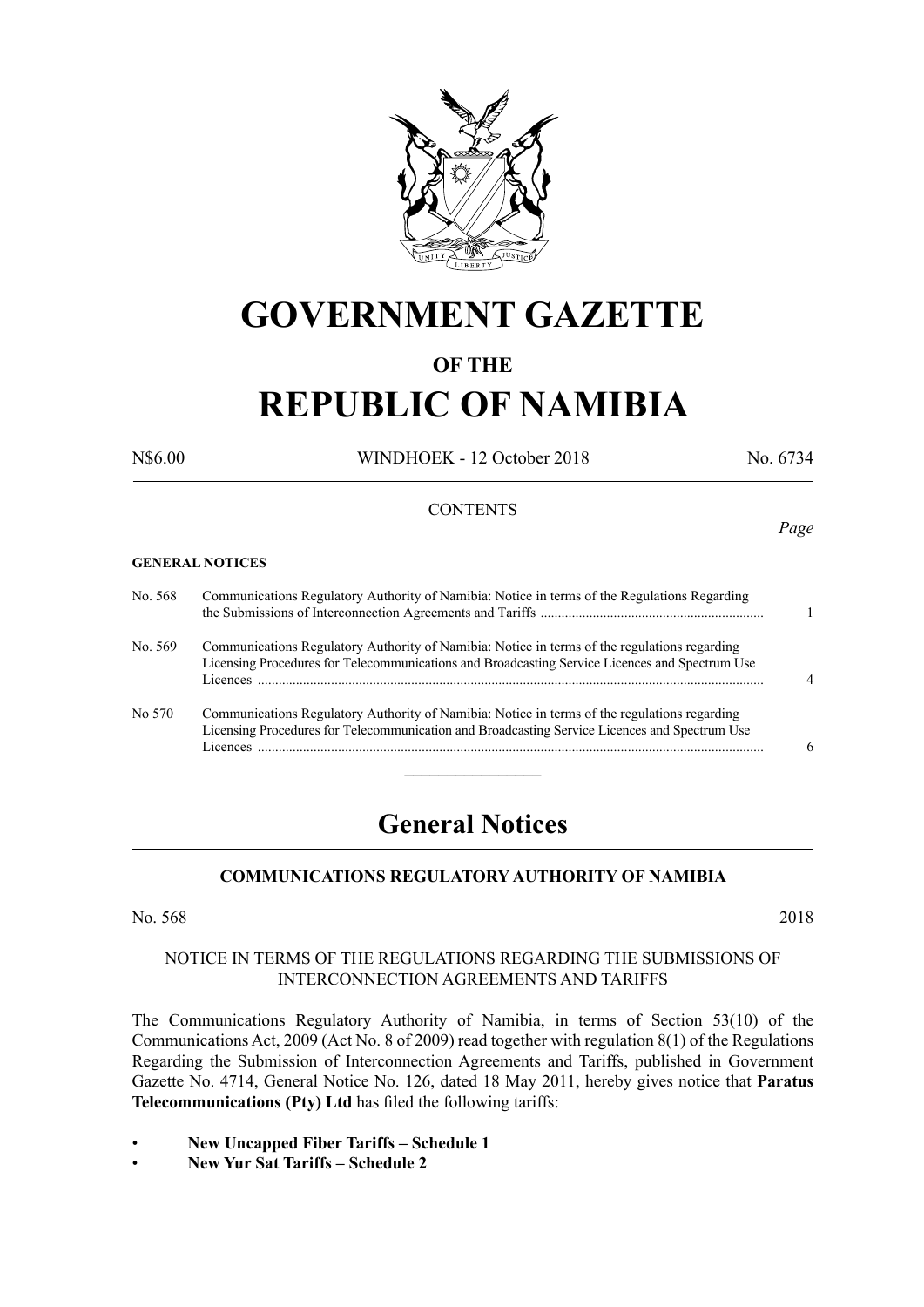Any person may examine copies of the tariffs submitted at the head offices of the Authority during normal business hours and copies may be made on payment of a fee determined by the Authority. Copies are also available at www.cran.na where copies may be downloaded free of charge.

The public may submit in writing to the Authority written comments within fourteen (14) days from the date of publication of this notice in the *Gazette*.

**Paratus Telecommunications (Pty) Ltd** may submit, in writing to the Authority, a response to any written comments within fourteen (14) days from the lapsing of the time to submit written submissions.

All written submissions must contain the name and contact details of the person making the written submissions and the name and contact details of the person for whom the written submissions is made, if different and be clear and concise.

All written submissions and reply comments must be made either physically or electronically  $-$ 

- (1) by hand at Communication House, 56 Robert Mugabe Avenue, Windhoek;
- (2) by post to Private Bag 13309, Windhoek 9000;
- (3) by electronic mail to  $\text{legal}(\omega)$ cran.na;
- (4) by facsimile to +264 61 222790; and
- (5) by fax to e-mail to 0886550852.

# **F. K. MBANDEKA CHIEF EXECUTIVE OFFICER COMMUNICATIONS REGULATORY AUTHORITY OF NAMIBIA**

#### **SCHEDULE 1**

#### **SUBMISSION OF PROPOSED NEW UNCAPPED FIBER TARIFFS BY PARATUS TELECOMMUNICATIONS (PTY) LTD, COMMUNICATIONS ACT, 2009**

#### **FIBER UNCAPPED PACKAGES**

| <b>Name</b>          | Download<br>Up to | <b>CAP Limit</b> | <b>Reseller NS</b> | <b>Retail NS</b> |
|----------------------|-------------------|------------------|--------------------|------------------|
| Uncapped MegaStarter | 10 Mbps           | UNCAPPED         | 730.00             | 785.00           |

Installation of Fiber packages is N\$ 2500.00 excluding VAT.

#### **Terms:**

- Pricing is based on a 24-month contract and excludes 15% VAT.
- The Fiber installation price includes a drop into the premises of 70m on the wall or existing sleeve. Should the distance exceed this, a quote will be provided to the customer for additional costs.
- The Fiber installation includes the CPE.
- 1 x email address.
- 1 x 083 telephone number.
- Package data will not roll over to the following month. A "use it or lose it" policy will be applied.
- · Top up bundles purchased after depletion of package data is valid for 30 days only.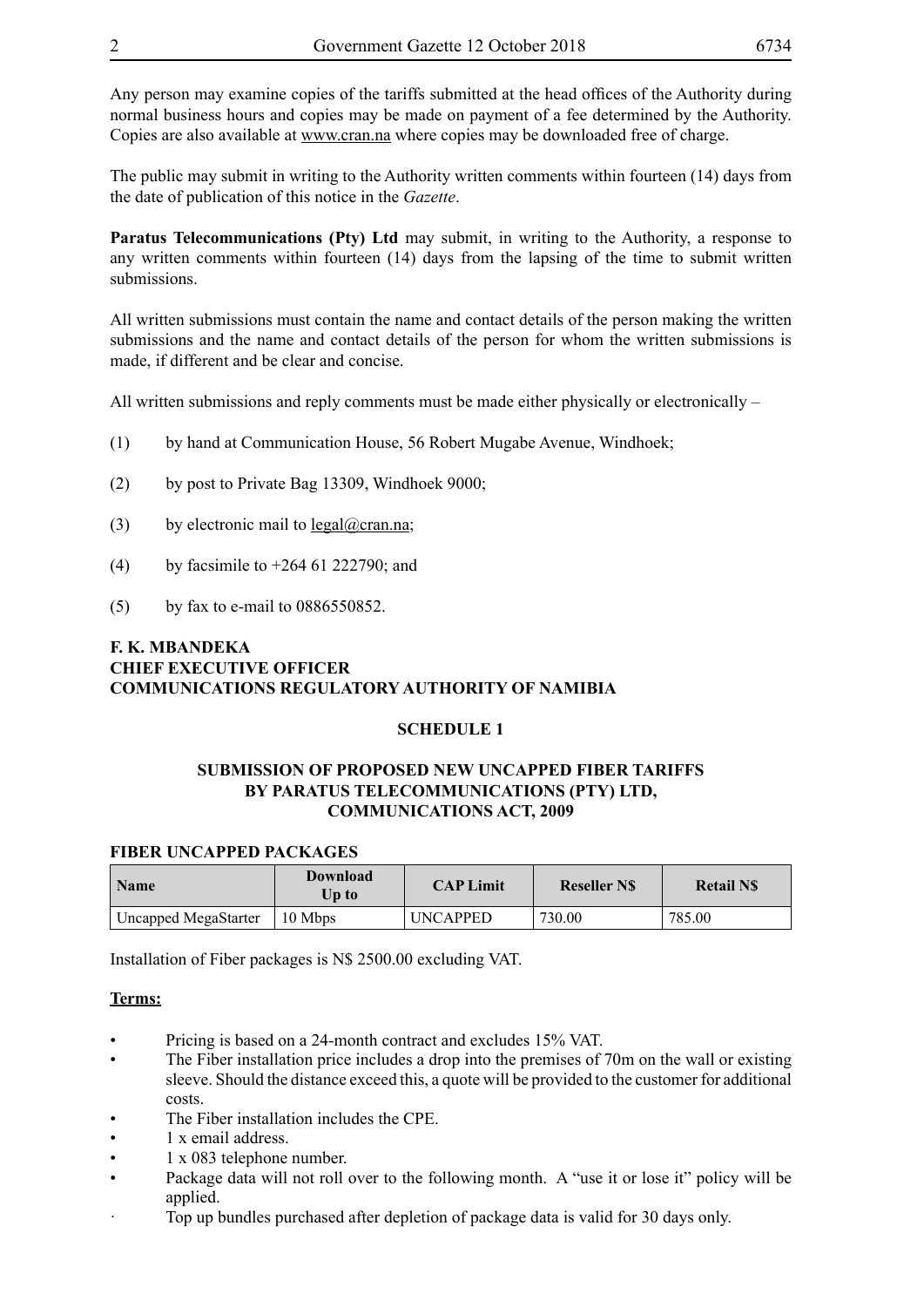# **SCHEDULE 2**

# **SUBMISSION OF PROPOSED NEW YUR SAT TARIFFS BY PARATUS TELECOMMUNICATIONS (PTY) LTD, COMMUNICATIONS ACT, 2009**

# **V-SAT PACKAGES**

| <b>Name</b>     | <b>Upload/Download speeds</b>     | <b>CAP</b> limit | <b>Reseller</b> | Retail      |
|-----------------|-----------------------------------|------------------|-----------------|-------------|
| YurSat Home 5   | 2048Kbps up / 18432Kbps<br>down   | $5$ Gb           | N\$350.00       | N\$399.00   |
| YurSat Home 10  | $2048Kbps$ up / 18432Kbps<br>down | $10$ Gb          | N\$605.00       | N\$695.00   |
| YurSat Home 20  | 2048Kbps up / 18432Kbps<br>down   | $20$ Gb          | N\$1,140.00     | N\$1,310.00 |
| YurSat Home 30  | $2048Kbps$ up / 18432Kbps<br>down | $30$ Gb          | N\$1,545.00     | N\$1,775.00 |
| YurSat Home 50  | 4096Kbps up / 20480Kbps<br>down   | 50 Gb            | N\$2,345.00     | N\$2,699.00 |
| YurSat Home 100 | 4096Kbps up / 20480Kbps<br>down   | $100$ Gb         | N\$4,310.00     | N\$4,899.00 |
| YurSat Home 200 | 4096Kbps up / 20480Kbps<br>down   | $200$ Gb         | N\$8,575.00     | N\$9,799.00 |
|                 | 1 Gig Top Up                      |                  | N\$70.00        | N\$80.00    |

| <b>Name</b>                | <b>Upload/Download speeds</b>      | <b>CAP</b> limit | <b>Reseller</b> | Retail       |
|----------------------------|------------------------------------|------------------|-----------------|--------------|
| <b>YurSat Business 50</b>  | 4048Kbps up / 30720Kbps<br>down    | $50$ Gb          | N\$3,685.00     | N\$4,090.00  |
| <b>YurSat Business 100</b> | 4048Kbps up / 30720Kbps<br>down    | $100$ Gb         | N\$7,070.00     | N\$7,850.00  |
| <b>YurSat Business 200</b> | $4048$ Kbps up / 35840Kbps<br>down | $200$ Gb         | N\$13,845.00    | N\$15,380.00 |
| YurSat Business 350        | 4048Kbps up / 35840Kbps<br>down    | 350 Gb           | N\$23,950.00    | N\$26,599.00 |
|                            | 1 Gig Top Up                       |                  | N\$70.00        | N\$80.00     |

| Once off costing options          | Retail       |  |
|-----------------------------------|--------------|--|
| Yealink cordless phone            | N\$1,386.00  |  |
| Wireless Access Point             | N\$1,320.00  |  |
| Hardware Option 1 (75cm Antenna)  | N\$7,200.00  |  |
| Hardware Option 2 (100cm Antenna) | N\$9,200.00  |  |
| Hardware Option 3 (120cm Antenna) | N\$10,400.00 |  |
| Travel (per Km cost)              | N\$6.00      |  |
| Installation fee                  | N\$1,500.00  |  |

#### **Terms:**

- Pricing is based on a 12-month contract and Excludes 15% VAT<br>• The cost of accommodation is excluded from the pricing.
- The cost of accommodation is excluded from the pricing.<br>• Pricing only includes wall mount kit and additional wo
- Pricing only includes wall mount kit and additional work and material will be charged separately.

 $\frac{1}{2}$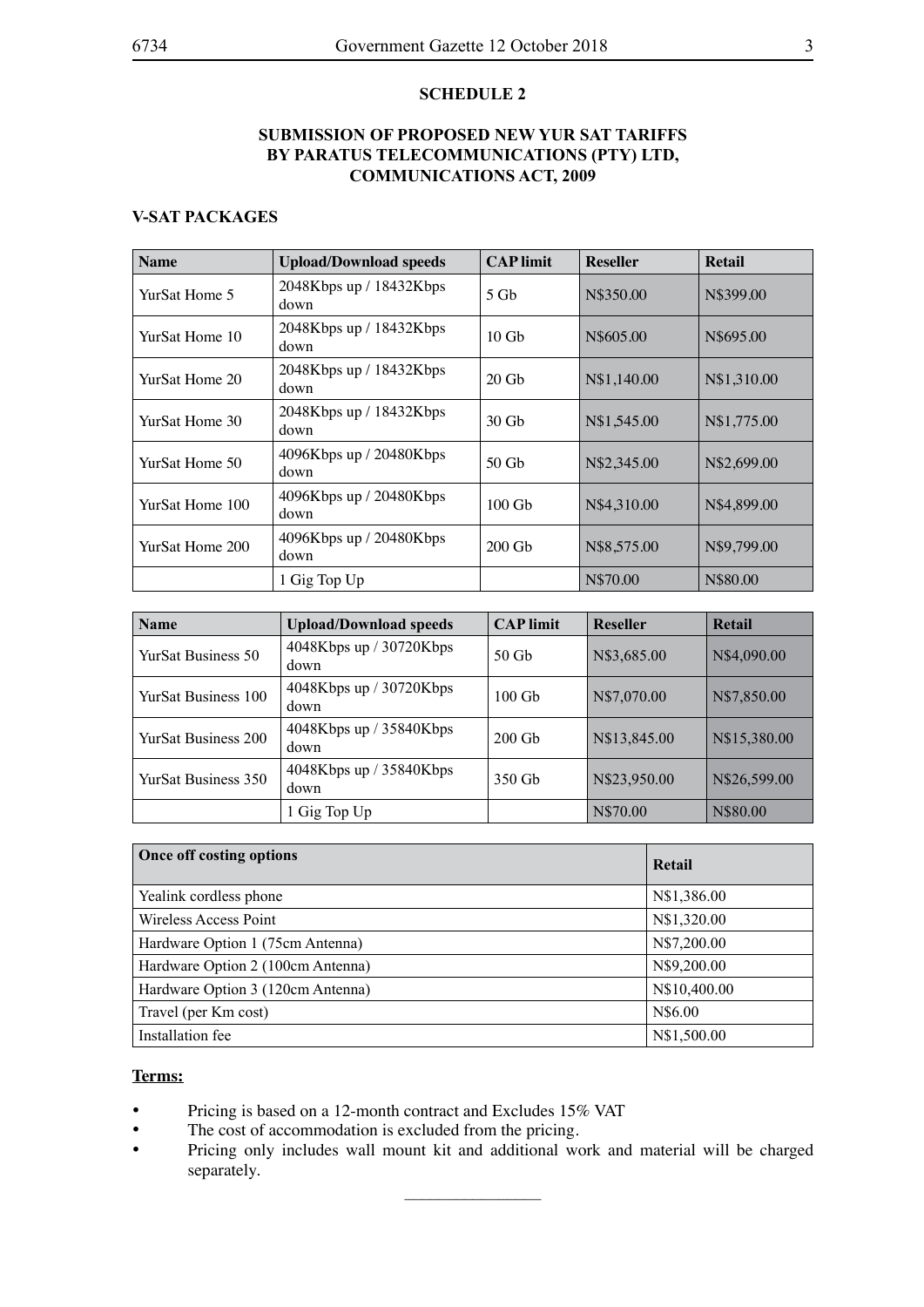# **COMMUNICATIONS REGULATORY AUTHORITY OF NAMIBIA**

No. 569 2018

#### NOTICE IN TERMS OF THE REGULATIONS REGARDING LICENSING PROCEDURES FOR TELECOMMUNICATIONS AND BROADCASTING SERVICE LICENCES AND SPECTRUM USE LICENCES

The Communications Regulatory Authority of Namibia, in terms of regulations 11 of the Regulations Regarding Licensing Procedures for Telecommunications and Broadcasting Service Licences and Spectrum Use Licences, published in Government Gazette No. 4785, General Notice No. 272, dated 29 August 2011 (as amended), hereby gives notice that the Applicant referred to in the table below has submitted the following application: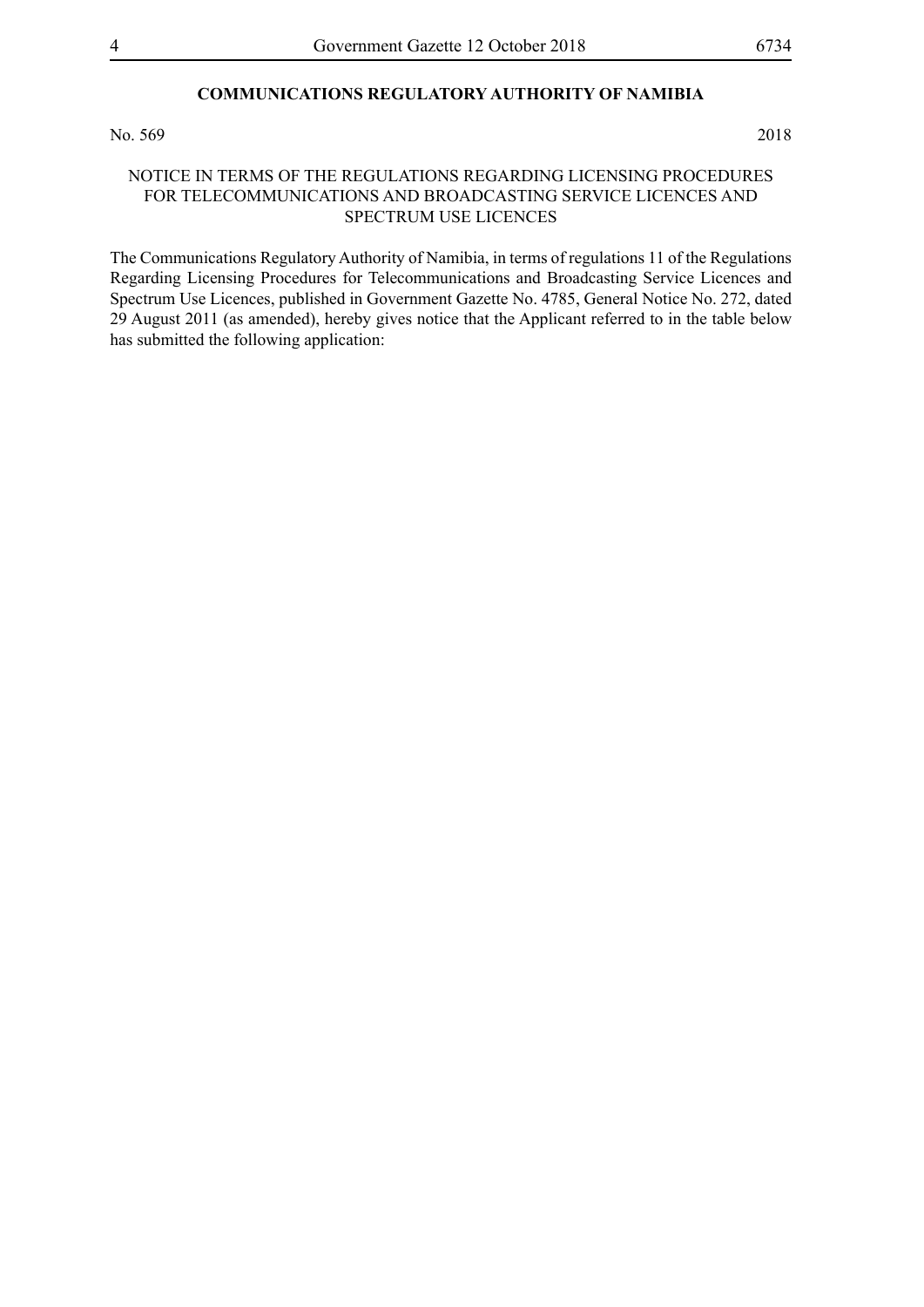| Application<br><b>Fees Paid</b>                             | Yes                                                                                                                   |  |
|-------------------------------------------------------------|-----------------------------------------------------------------------------------------------------------------------|--|
| geographic coverage<br>Description of<br>area               | Windhoek Namibia                                                                                                      |  |
| Services intended to be<br>Concise statement on<br>provided | Operate and manage the<br>internet Exchange point<br>to exchange traffic with<br>that enables networks<br>each other. |  |
| Does applicant<br>intend to use<br>spectrum                 | $\frac{1}{2}$                                                                                                         |  |
| Category of Licence                                         | Class Telecommunications<br>Service Licence (Non-Profit<br>ECNS)                                                      |  |
| Percentage of<br>Stock owned<br>by Namibian<br>Citizen      | 100 %                                                                                                                 |  |
| Applicant's<br>place of<br>ncorporation                     | Namibia                                                                                                               |  |
| Applicant                                                   | The Internet<br>Exchange Point<br>Association of<br>Namibia                                                           |  |

Application for Class Telecommunications Service Licence (Non-Profit ECNS) **Application for Class Telecommunications Service Licence (Non-Profit ECNS)**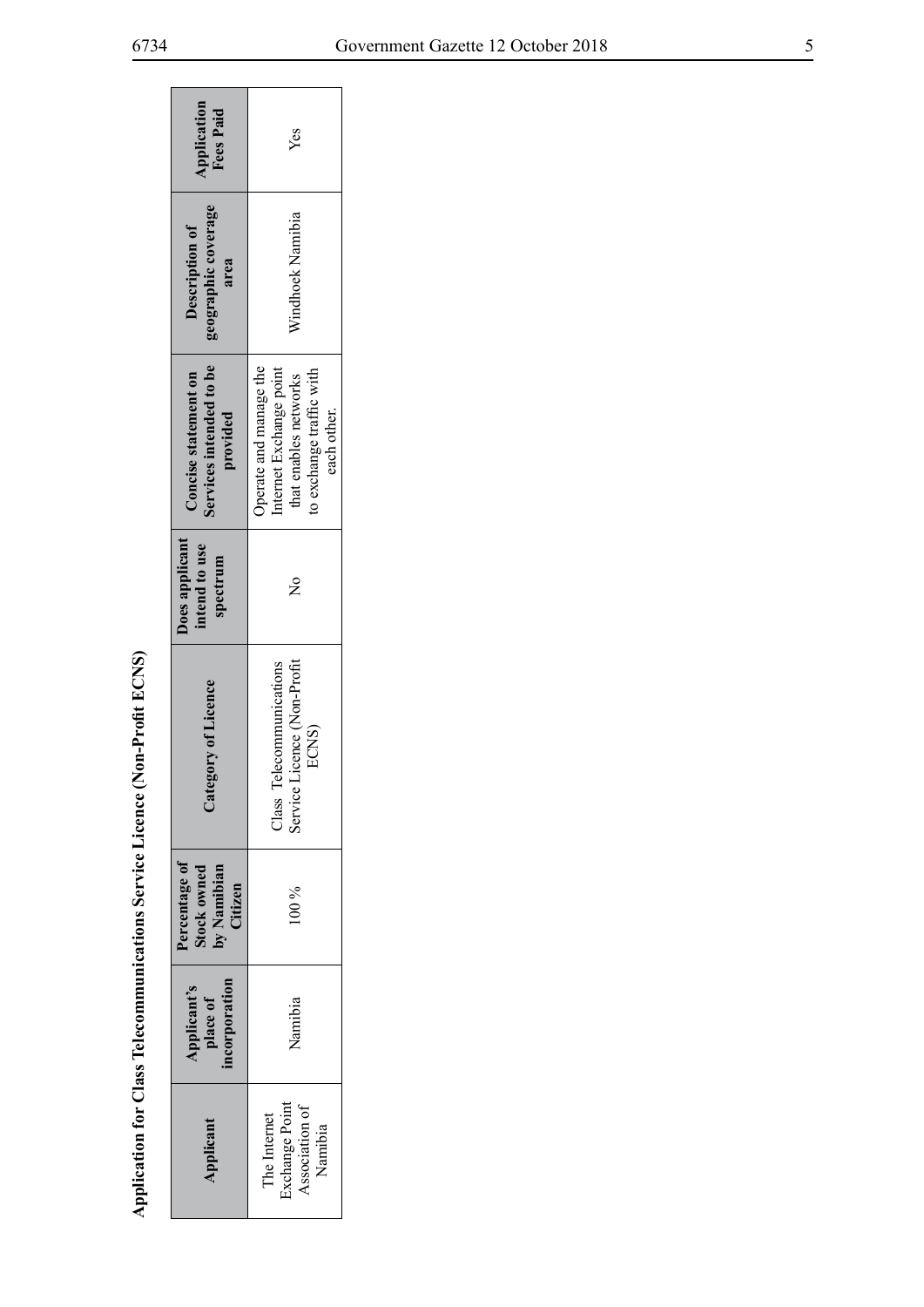The Internet Exchange Point Association of Namibia may submit written reply comments within fourteen (14) days from the due date of the written public comments.

All written submissions must contain the name and contact details of the person making the written submissions and the name and contact details of the person for whom the written submission is made, fi different and be clear and concise.

All written submissions and reply comments must be made either physically or electronically –

- (1) by hand at Communication House, 56 Robert Mugabe Avenue, Windhoek;
- (2) by post to Private Bag 13309, Windhoek 9000;
- (3) by electronic mail to  $\text{legal}(\partial \text{cran}.\text{na})$ ;
- (4) by facsimile to +264 61 222790; and
- (5) by fax to e-mail to 0886550852.

#### **F. K. MBANDEKA CHIEF EXECUTIVE OFFICER COMMUNICATIONS REGULATORY AUTHORITY OF NAMIBIA**

# **COMMUNICATIONS REGULATORY AUTHORITY OF NAMIBIA**

 $\frac{1}{2}$ 

No. 570 2018

#### NOTICE IN TERMS OF THE REGULATIONS REGARDING LICENSING PROCEDURES FOR TELECOMMUNICATIONS AND BROADCASTING SERVICE LICENCES AND SPECTRUM USE LICENCES

The Communications Regulatory Authority of Namibia, in terms of section 31 of the Communications Act, 2009 (Act No. 8 of 2009) read together with regulation 11 of the Regulations Regarding Licensing Procedures for Telecommunications and Broadcasting Service Licences and Spectrum Use Licences, as published in Government Gazette No. 4785, General Notice No. 272, dated 29 August 2011 (as amended), hereby gives notice that the following Applicants have submitted applications for reconsideration:

- **a) Atlas Tower Investment (Pty) Ltd** reconsideration of the Authority's decision published in Government Gazette No. 6655, General Notice No. 377, dated 25 July 2018, regarding the application for a Class Network Facilities Telecommunications Service Licence submitted by Atlas Tower Investment (Pty) Ltd.
- **b) Mobile Telecommunications Limited** reconsideration of the Authority's decision published in Government Gazette No. 6655, General Notice No. 377, dated 25 July 2018, regarding the amendmend of a spectrum use licence to Paratus Telecommunications (Pty) Ltd.

The public may submit in writing to the Authority written comments within fourteen (14) days from the date of publication of this notice in the *Gazette*.